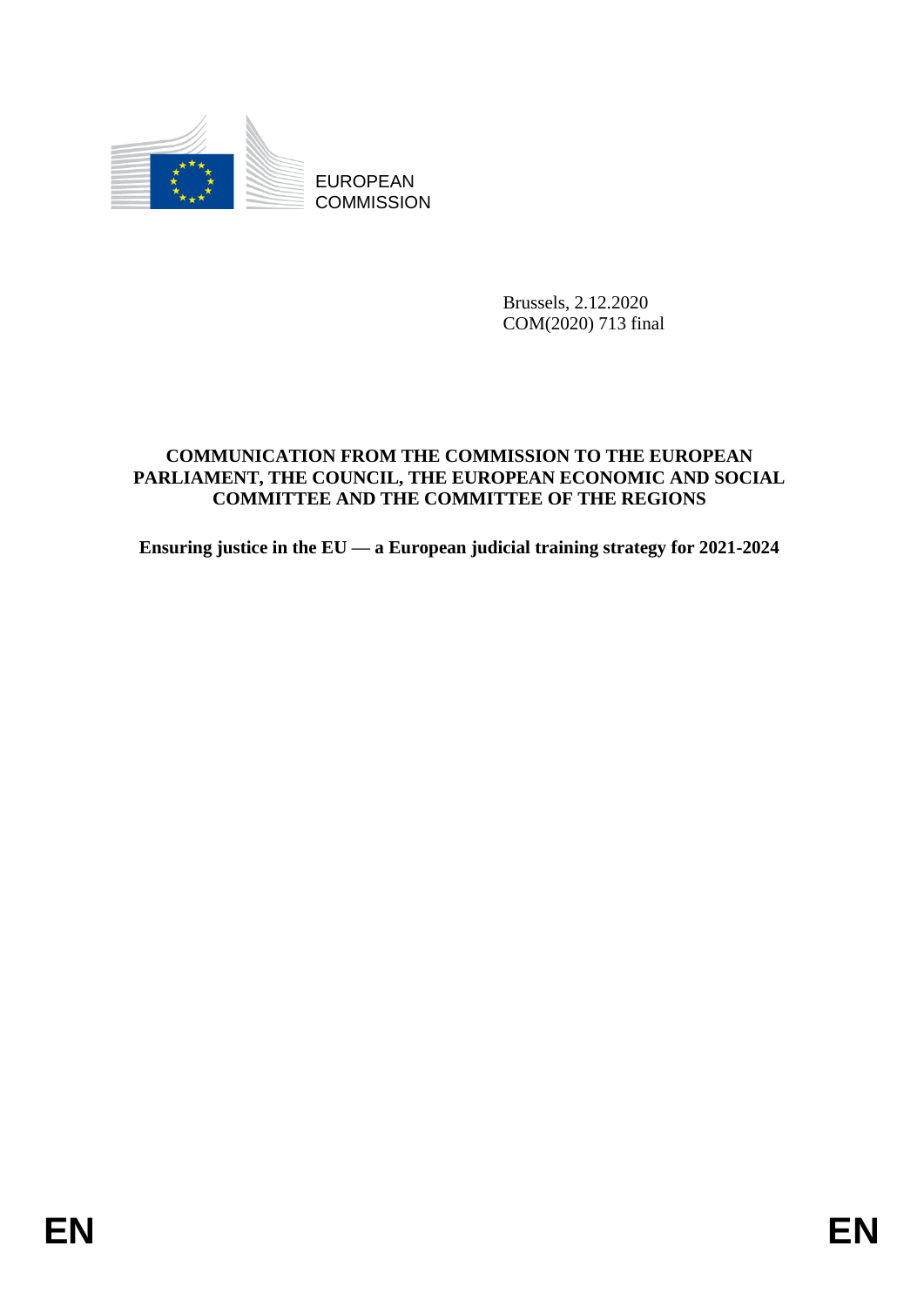#### **COMMUNICATION FROM THE COMMISSION TO THE EUROPEAN PARLIAMENT, THE COUNCIL, THE EUROPEAN ECONOMIC AND SOCIAL COMMITTEE AND THE COMMITTEE OF THE REGIONS**

#### **Ensuring justice in the EU — a European judicial training strategy for 2021-2024**

#### **1. INTRODUCTION**

The Lisbon Treaty granted the European Union (EU) competences to support judicial cooperation in civil and criminal matters through the 'training of the judiciary and judicial staff<sup>21</sup>. Since then, judicial training on EU law has improved the **correct and uniform application of EU law** and built **mutual trust in cross-border judicial proceedings**, thus helping to develop the EU area of justice.

The Commission's 2011 Communication, *Building trust in EU-wide justice — a new*  dimension to judicial training<sup>2</sup>, brought about a **step change**, in terms of both approach and scale, in the organisation of judicial training in the EU. Whereas the majority of EU judges and prosecutors responding to a  $2010$  survey<sup>3</sup> had never participated in judicial training on EU or another Member State's law, since the adoption of the Communication more than half of all EU legal practitioners (over 1 million) have done so.

The evaluation of the **2011-2020 European judicial training strategy** (published in 2019)<sup>4</sup> and annual reports on European judicial training<sup>5</sup> show that overall the strategy has achieved most of its objectives. The flagship target of training half (i.e. 800 000) of all legal practitioners on EU law between 2011 and 2020 was reached in 2017. The strategy has helped to increase the number of training activities, but also promoted new types of activity, such as exchange programmes. It has helped improve training on EU law for several categories of legal practitioners, especially judges and prosecutors. It has also built the capacities of networks such as the European Judicial Training Network (EJTN) and reinforced EU-level networks and training providers.

Building on these achievements, it is now essential that judicial training remains high on the EU agenda and is **further strengthened**.

The EU is facing a number of new developments and challenges that need to be addressed by judicial training, including a deterioration of the rule of law and attacks on fundamental rights in some Member States, the exponential digitalisation of our societies and the prospects of EU membership for the Western Balkans. Moreover, the level of participation in training still

**.** 

<sup>&</sup>lt;sup>1</sup> Articles 81(2)(h) and 82(1)(c) of the Treaty on the Functioning of the EU.

<sup>&</sup>lt;sup>2</sup> COM(2011) 551 final.

<sup>3</sup> *Judicial training in the EU Member States*, European Parliament study (IPOL-JURI-ET(2011)453.198).

<sup>4</sup> *Evaluation of the 2011-2020 European judicial training strategy*, Commission staff working document (SWD(2019) 380).

 $\frac{5}{5}$  Reports by the Commission's Directorate-General for Justice and Consumers.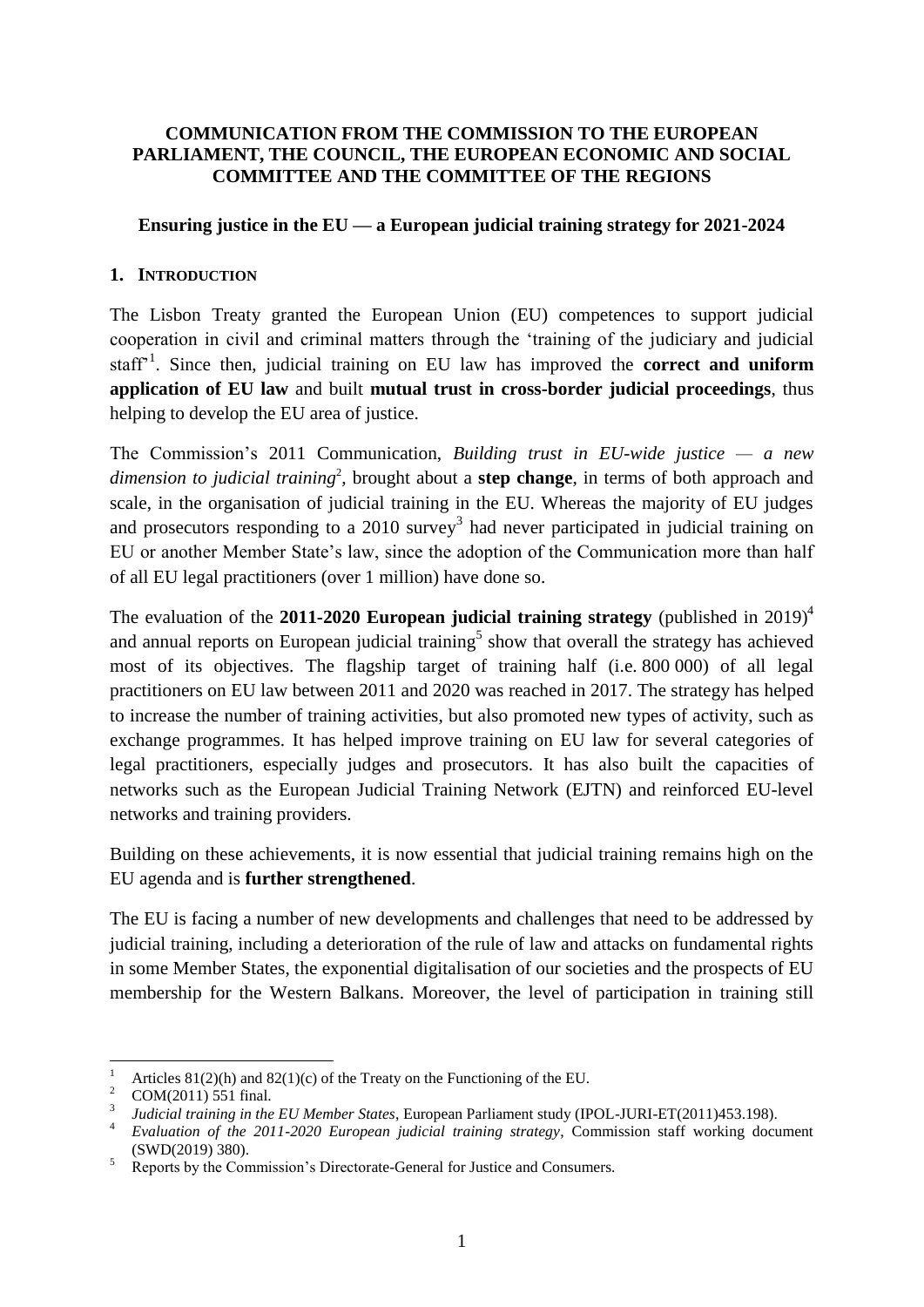differs considerably across Member States and among justice professions. This may have a negative impact on the uniform and efficient application of EU law.

This Communication builds on the lessons learnt and new developments since 2011. It reflects the results of the Commission's evaluation of the 2011-2020 strategy and of a wide public consultation conducted by the Commission in  $2018^6$ . It sets out a comprehensive strategy to improve justice professionals' training on EU law further, by extending policy intervention to new topics, professions and geographical areas, addressing the new challenges and setting new goals for 2021-2024.

## **2. A FLEXIBLE RESPONSE TO EMERGING EU LAW TRAINING NEEDS**

Justice practitioners must be able to adapt to new developments, including in the area of EU law. It is therefore important that a flexible response is brought to emerging EU law training needs.

## **Judicial training to promote a common rule of law culture**

Respect for the rule of law is crucial for the effective application of EU law and for mutual trust between Member States and their judicial authorities. The essence of the rule of law is effective judicial protection, which requires the independence, quality and efficiency of national justice systems. **Justice practitioners play an essential role in upholding the rule of law**. They should keep pace with the EU *acquis* in this area, including the fast-developing case-law of the Court of Justice of the European Union (CJEU), so they can implement it in their work. Well-trained practitioners and their networks play an important role in strengthening a rule of law culture and upholding the rule of law itself<sup>7</sup>, with the principle of judicial independence at the centre.

# **Upholding fundamental rights**

National judges and other justice practitioners are essential actors ensuring the effective application of the **EU Charter of Fundamental Rights** and making the Charter rights a reality in people's everyday lives.

They should receive dedicated training on the application of the Charter, its scope of application and specific rights such as data protection<sup>8</sup>, but also on its relation with national law and its interplay with the European Convention on Human Rights. Charter training should also be incorporated into training modules on various areas of EU law where relevant<sup>9</sup>.

 $\overline{a}$ 6 [https://ec.europa.eu/info/consultations/training-justice-professionals-eu-law-evaluation\\_en](https://ec.europa.eu/info/consultations/training-justice-professionals-eu-law-evaluation_en)

<sup>7</sup> Commission Communications, *Strengthening the rule of law within the Union: a blueprint for action* (COM(2019) 343 final) and *2020 rule of law report: the rule of law situation in the European Union* (COM(2020) 580 final).

<sup>&</sup>lt;sup>8</sup> See the General Data Protection Regulation, the Law Enforcement Directive and recent CJEU case law, e.g. judgment of 8 April 2014, *Digital Rights*, Joined Cases C-293/12 and C-594/12; judgment of 21 December 2016, *Tele2 Sverige*, C-203/15.

<sup>9</sup> Commission Communication, *Strategy to reinforce the application of the Charter of Fundamental Rights in the EU* (COM(2020) 711 final).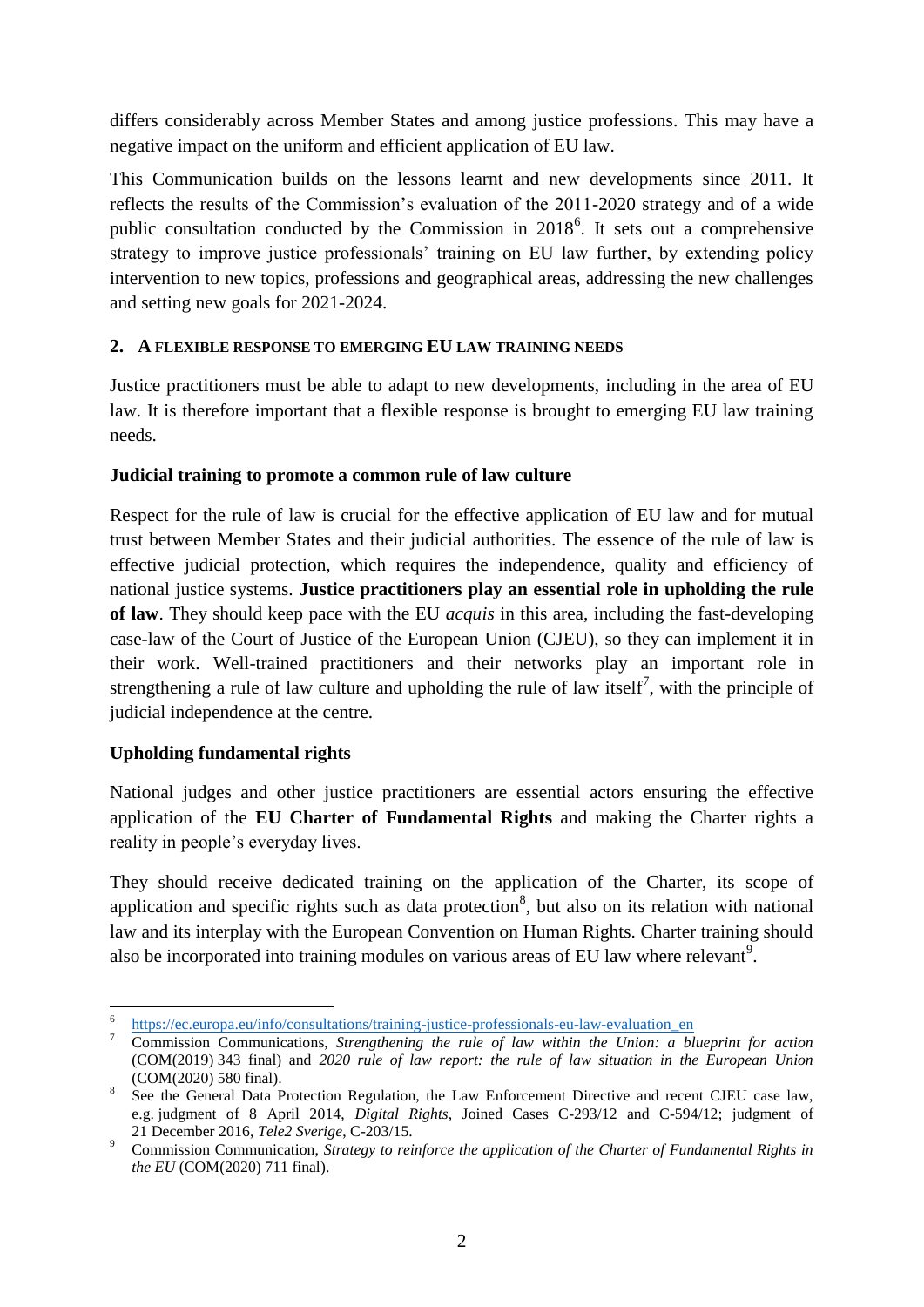## **Upscaling the digitalisation of justice**

Judicial training must prepare justice professionals to embrace **digitalisation** and the use of **artificial intelligence**<sup>10</sup>. The developments in this area increasingly influence every aspect of our lives. The COVID-19 pandemic has demonstrated that justice systems must quickly adapt through digitalisation. Justice practitioners need to be aware of the impact that **digital tools and technologies** have on handled cases and be ready to use them properly in daily practice, including in cross-border proceedings<sup>11</sup>. They need to secure adequate protection of individuals' rights and personal data in the digital space, in particular so that parties can access files and attend court hearings.

## **Keeping pace with developing EU law**

European judicial training should enable justice practitioners to **see the role of EU law** in their daily practice, **give it full effect** and secure the **respect of rights and obligations**  stemming from EU law in national judicial proceedings. It is also important that they keep up to date with the development of EU law. Any new legislation and CJEU case-law developments necessitate training if they are to have the intended effects and justice professionals are to have the requisite knowledge and skills.

In particular, this applies to the key EU instruments for **cross-border judicial cooperation**. The establishment of the **European Public Prosecutor's Office** (EPPO) also has considerable training consequences for prosecutors, judges and defence lawyers. In particular, the strategy should enhance training for these professions on the EPPO's legal basis, the adaptations made to national legal systems and judicial structures, the EPPO's relations with other EU bodies and agencies active in the protection of the EU financial interests such as EUROJUST, EUROPOL and OLAF, as well as the application of the EU legal instruments used by the EPPO in cross-border judicial cooperation.

In the field of **security**, combating terrorism, organised crime (including trafficking in human beings, firearms and illicit drugs), preventing and countering radicalisation leading to violent extremism and fighting money laundering remain key training topics.

Justice practitioners who are in contact with **victims** should be trained to better support and communicate with them, taking into account in particular the needs of the most vulnerable ones<sup>12</sup>. They should also know how to identify **abusive litigation** and use the available tools to address it.

The **rights of children**<sup>13</sup>, the rights of people with **disabilities** and adaptation of justice systems to these groups, the specific challenges faced by victims of gender-based violence $14$ ,

**<sup>.</sup>** <sup>10</sup> In line with the Commission Communication on *Digitalisation of justice in the EU* (COM(2020) 710 final).

<sup>11</sup> Council conclusions on *Access to justice — seizing the opportunities of digitalisation* (2020/C 342 I/01).

<sup>&</sup>lt;sup>12</sup> Commission Communication, *EU Strategy on victims' rights (2020-2025)* (COM(2020) 258 final).

<sup>&</sup>lt;sup>13</sup> Forthcoming *EU strategy on the rights of the child* (to be adopted in 2021).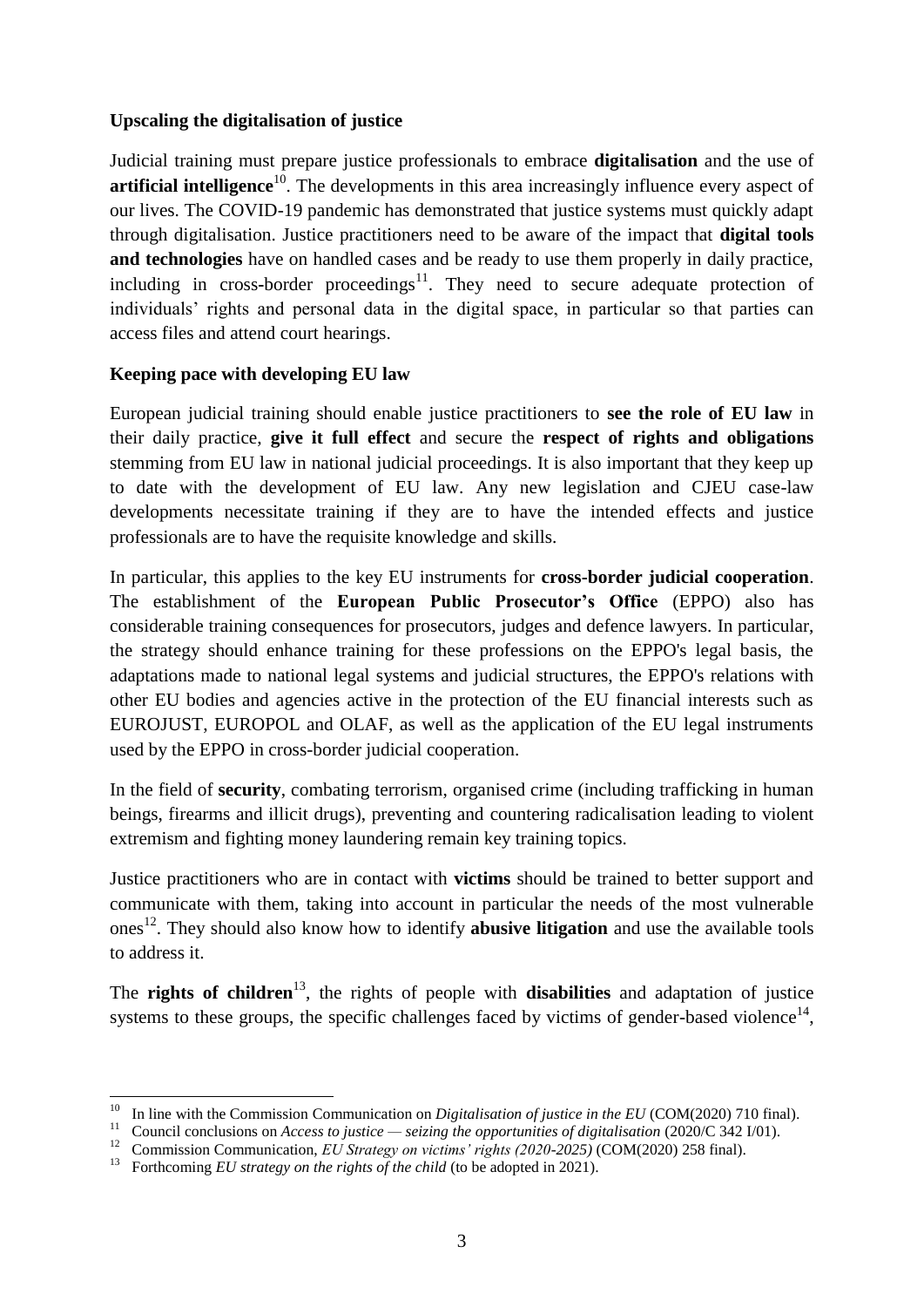but also equality and **non**-**discrimination** require specialised training as well as coverage in other courses.

Securing **consumer rights** through continuous training<sup>15</sup> on both material and procedural law is a priority<sup>16</sup>, as confirmed by the proliferation of illegal practices detected in the course of the COVID-19 pandemic<sup>17</sup>. The effective enjoyment of EU **citizenship rights** must be guaranteed, including in the area of free movement.

Training is needed for the large number of practitioners involved in implementing the **single market** rules<sup>18</sup>, including those of particular relevance to business, such as the rules protecting intra-EU investment<sup>19</sup>, partly to ensure investor confidence. Training should also be available on **EU company law**, notably on digital tools and processes, cross-border conversions and company mergers/divisions, and on EU competition law for the ones who need it.

Moreover, the application of EU **environmental legislation** requires specialised knowledge and more training.

## **Equipping practitioners to address new challenges**

New forms of terrorism, violent extremism and cybercrime, and the COVID-19 pandemic have had an impact not only on the lives of individuals and businesses, but also on national justice systems, which need to adapt. The pandemic, in particular, has altered criminals' *modi operandi*, leading to a significant increase in offences involving cybercrime, online criminal activities and health<sup>20</sup>. Justice practitioners have to react to these changes<sup>21</sup>. Also, new forms of work create challenges in employment and social law. **New training offers** should be quickly organised and made available, as has recently been the case for cybercrime and asylum.

<sup>1</sup> <sup>14</sup> See the International Commission of Jurists' guide to *Women's access to justice for gender-based violence*: [http://www.icj.org/wp-content/uploads/2016/03/Universal-Womens-accesss-to-justice-Publications-](http://www.icj.org/wp-content/uploads/2016/03/Universal-Womens-accesss-to-justice-Publications-Practitioners-Guide-Series-2016-ENG.pdf)

[Practitioners-Guide-Series-2016-ENG.pdf](http://www.icj.org/wp-content/uploads/2016/03/Universal-Womens-accesss-to-justice-Publications-Practitioners-Guide-Series-2016-ENG.pdf)

<sup>&</sup>lt;sup>15</sup> Life-long professional training.

<sup>&</sup>lt;sup>16</sup> This includes training on the unique enforcement cooperation mechanisms, e.g. under the Consumer Protection Cooperation (CPC) Regulation (Regulation (EU) 2017/2394).

<sup>&</sup>lt;sup>17</sup> e.g. rogue traders resorting to unfair commercial practices, massive cancellations of flights without consumers' reimbursement rights being honoured.

<sup>18</sup> Commission Communication, *Long-term action plan for better implementation and enforcement of single market rules* (COM(2020) 94 final).

<sup>19</sup> Commission Communication, *Protection of intra-EU investment* (COM(2018) 547 final).

<sup>20</sup> e.g. cyberattacks in the health area, trade in counterfeit medical products, fraud involving protective gear or COVID-19 tests, and the illegal disposal of sanitary waste.

<sup>21</sup> [https://www.cepol.europa.eu/media/news/cepol-issues-fast-track-needs-analysis-impact-covid-19-law](https://www.cepol.europa.eu/media/news/cepol-issues-fast-track-needs-analysis-impact-covid-19-law-enforcement-training)[enforcement-training](https://www.cepol.europa.eu/media/news/cepol-issues-fast-track-needs-analysis-impact-covid-19-law-enforcement-training)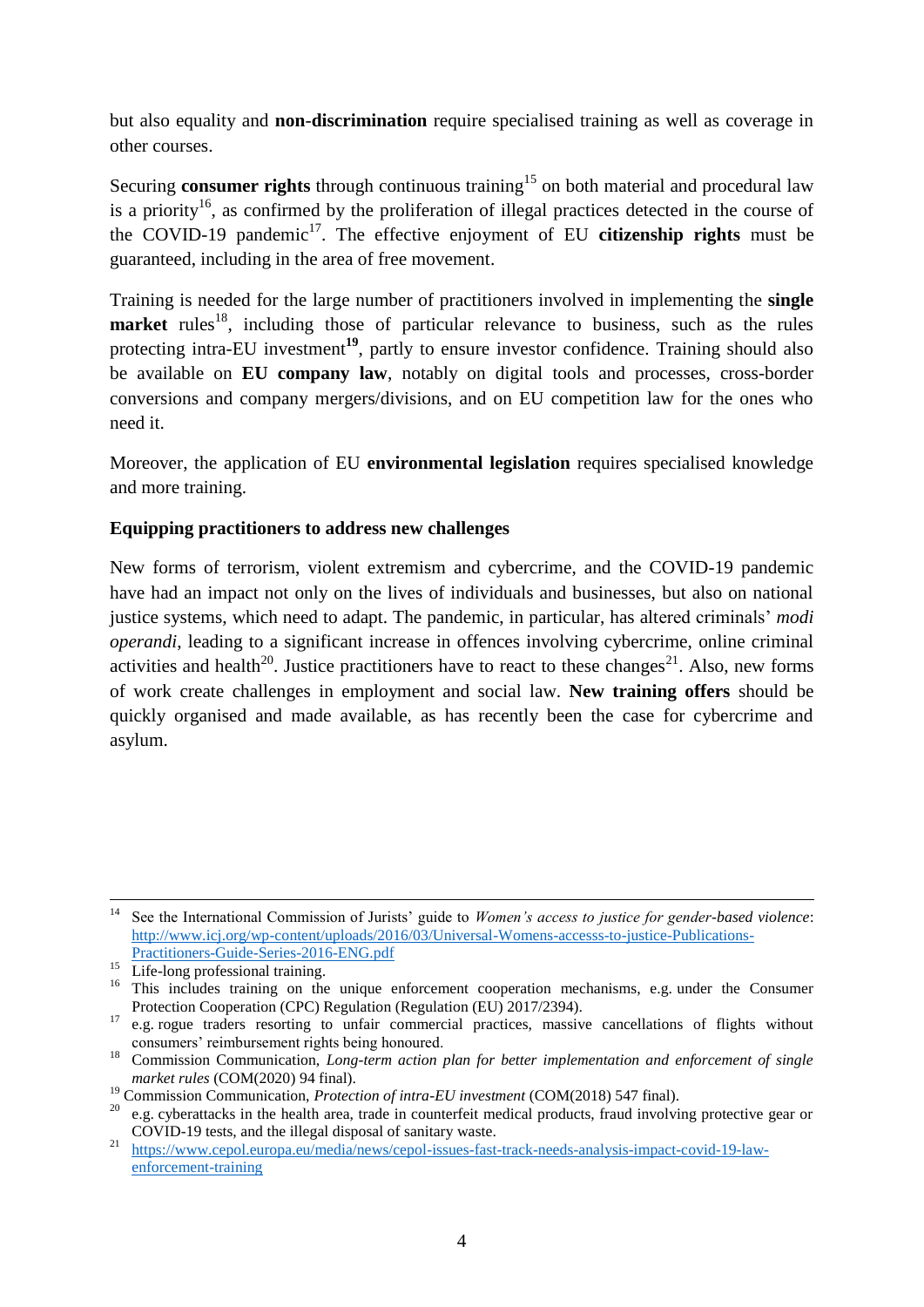# *Action for training providers:*

- Make training on the EU *acquis* on the **rule of law** and **fundamental rights**, as set out in the EU Treaties and Charter of Fundamental Rights, systematically available in the continuous training offer for judges and other justice professionals;
- **Embed EU law**, including the Charter of Fundamental Rights, in national law training activities, and organise specific training on EU law where relevant;
- Deliver training to improve **digitalisation** and **artificial intelligence** awareness and skills, and the efficient use of digitalised judicial procedures and registers;
- Ensure effective training on **new EU legislation** and **case-law developments**, including cross**-**border judicial cooperation instruments and the EPPO;
- Focus training on the protection of **individuals' rights in the digital space** (e.g. data protection, privacy, non-discrimination, protection from gender-based online violence, contract law, consumer rights) and the **rights of specific groups** (e.g. children, persons with disabilities, victims of gender-based violence, racism and discrimination);
- **Monitor** training needs and **adapt** curricula to emerging challenges.

## *Action for the Commission:*

- **Support EU law training** for justice practitioners in accordance with their needs;
- Continue to cooperate with the **Council of Europe** on training which includes the EU Charter of Fundamental Rights.

## **3. NECESSARY COMPONENTS OF PRACTITIONERS' TRAINING BEYOND EU LAW**

European judicial training should go beyond legal education and support the development of professional **skills**. The law and legal principles do not function in a vacuum, so justice practitioners need to acquire multidisciplinary competences.

While it is a national responsibility, training in **'judgecraft**<sup>22</sup> is central for the efficiency of justice, the relationship of trust between justice systems and members of the public, and trust between practitioners in cross**-**border cooperation. Key training topics for **judges** include judicial conduct, resilience, unconscious bias, case and courtroom management, and leadership.

In addition, to acquire the requisite know-how, attitudes and expertise, **all justice practitioners** need training on **non-legal knowledge and skills**, e.g. as provided by behavioural sciences, psychology, anthropology, economics and cognitive linguistics.

The development of **legal language skills** is essential to enable smooth dialogue between practitioners, which in turn promotes mutual trust in cross**-**border judicial proceedings.

**<sup>.</sup>**  $22$  i.e. the set of skills and attitudes of being a judge.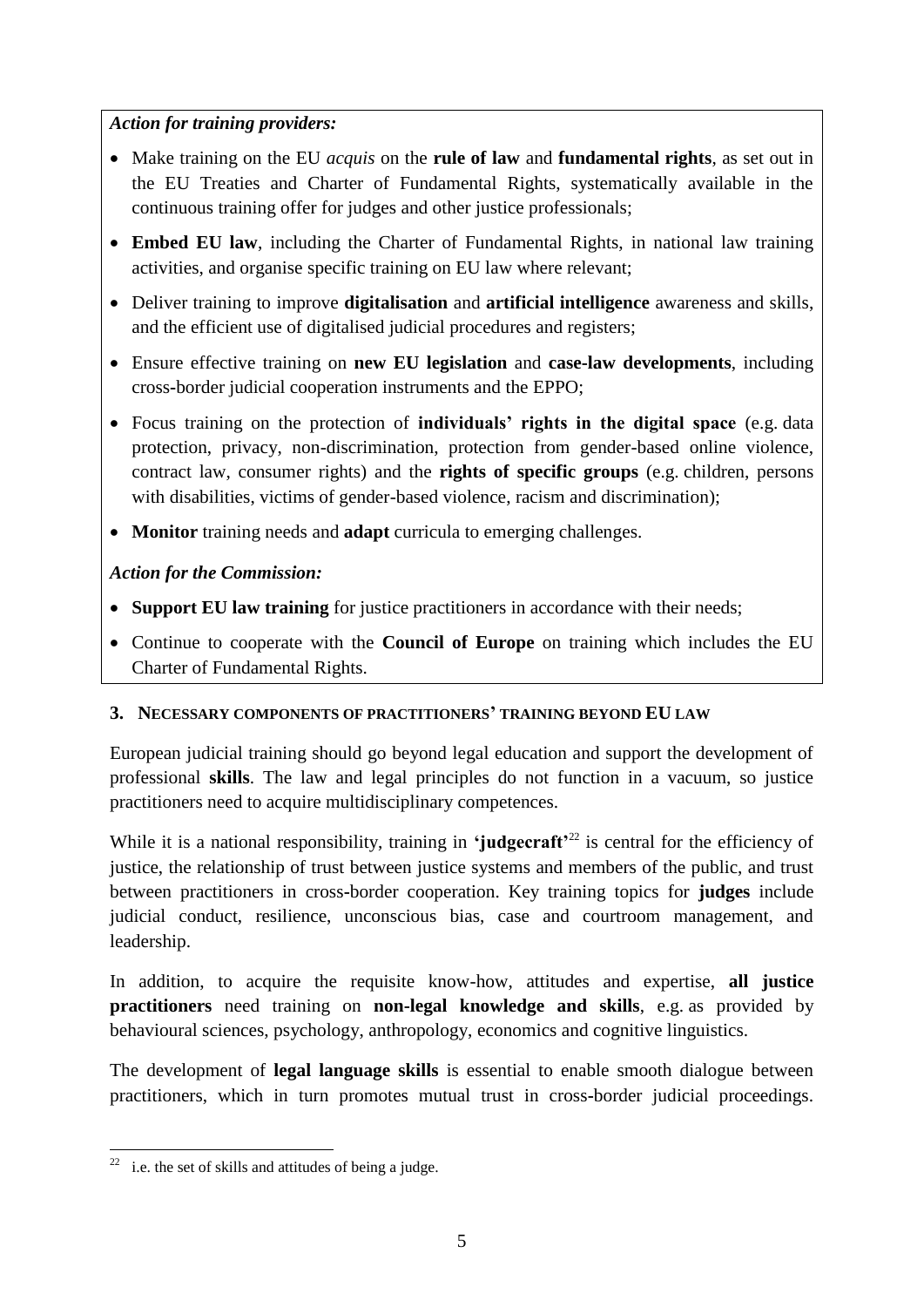Mastering foreign languages helps justice practitioners to understand foreign legal systems and concepts, and increases participation in cross**-**border training activities.

The Commission supports advanced and technical legal language training to complement the national offer and encourages the blend of language and legal aspects in such training, which has proved effective.

## *Action for training providers:*

- Embed **'judgecraft' and non-legal knowledge and skills** in national continuous training programmes;
- Offer courses on **foreign legal language**, in particular for practitioners dealing with cross-border cases.

## *Action for the Commission:*

 Provide financial support for **cross-border training on non-legal issues**, when linked with legal training.

#### **4. INCREASED, BROADER AND MORE TARGETED TRAINING FOR JUSTICE PROFESSIONALS**

A core objective of the 2011 Communication was the overall target to increase the number of trained legal practitioners in order to create the necessary impetus. This was in itself a successful driver of change. However, the evaluation of the training strategy highlighted some issues, such as the variation in results across professions and countries. This calls for an approach setting **new and ambitious (albeit differentiated) objectives** that are more **tailored** to the training needs and levels of participation in EU law training of the professions in focus.

| <b>Professions</b>                       | 2011   | 2012     | 2013   | 2014   | 2015   | 2016   | 2017   | 2018   | 2019   |
|------------------------------------------|--------|----------|--------|--------|--------|--------|--------|--------|--------|
| Judges and<br>prosecutors                | 24.62% | 23.04%   | 24.00% | 29.11% | 28.10% | 38.03% | 48.22% | 54.66% | 55.70% |
| Court and<br>prosecution<br>office staff | 1.75%  | $0.90\%$ | 1.52%  | 1.32%  | 2.06%  | 2.39%  | 3.23%  | 4.14%  | 6.40%  |
| Lawyers                                  | 1.79%  | 1.73%    | 5.04%  | 5.28%  | 3.54%  | 4.11%  | 4.88%  | 4.82%  | 3.36%  |
| <b>Notaries</b>                          | 11.36% | 5.75%    | 10.37% | 15.31% | 18.07% | 13.89% | 27.03% | 22.35% | 26.03% |
| <b>Bailiffs</b>                          | 3.57%  | 4.02%    | 3.12%  | 8.29%  | 5.67%  | 7.57%  | 9.55%  | 12.77% | 16.19% |

*Participation in continuous EU law training in the EU (%)*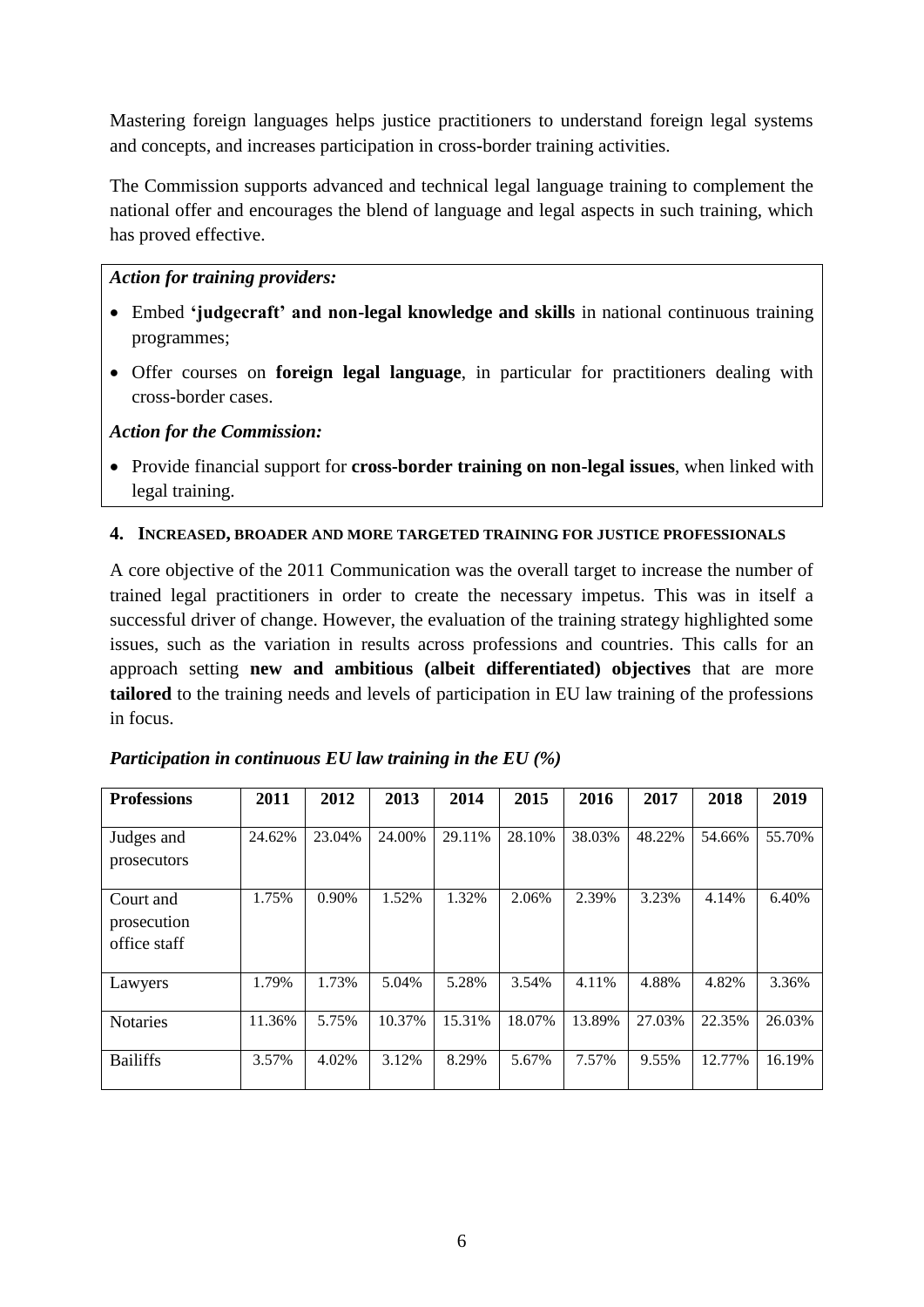Source: European Commission (EU28, except 2019: EU27 since no data was received from the UK; data from annual European judicial training reports $^{23}$ ).

Overall, **more justice professionals** should attend training on EU law and training providers should **improve the EU law training** on offer, whether national or cross**-**border, and whether or not EU (co**-**)funded. This applies to all justice professionals who apply EU law, including primarily judges, prosecutors and court staff, but also professions such as lawyers, notaries, bailiffs, mediators, legal interpreters/translators, court experts, and in certain situations to prison staff and probation officers.

## **Tailored objectives**

**Judges and prosecutors** are the main guarantors of the proper application of EU law at national level<sup>24</sup>. They should remain the **main target group** for training on EU law. Judges apply EU law *ex officio*, put into practice the principles of primacy and direct effect, and refer preliminary questions to the CJEU. Prosecutors need to be familiar with and apply the relevant parts of the EU *acquis* in the area of justice, including procedural rights for suspects and the accused in criminal proceedings, the protection of the EU's financial interests and the new operating rules following the creation of the EPPO.

**Court and prosecution office staff** are essential for the smooth functioning of justice systems. Some are involved in drafting and enforcing court decisions, the cross**-**border service of documents, European payment orders, European arrest warrants and other cross**-**border procedures. This requires a wide range of training on EU law, which should be precisely tailored to identified needs. The Commission encourages the networking of all national and EU-level court staff training providers to share best practices and strengthen national training offers.

**Lawyers** play a vital role in the practical implementation of EU law in many legal proceedings, whether national or cross**-**border, civil, family, administrative or criminal. It is also up to them to raise EU law issues in specific legal situations. They need to be abreast of recent developments in the EU *acquis*. It is therefore essential to focus on training private practice lawyers and on their training providers.

**Notaries** help to secure the effect of EU law in areas that are relevant to individuals and businesses, such as succession, mediation, insolvency and anti-money laundering. This should be better reflected in the content of training while encouraging the use of interactive methodologies, including for e-learning.

**Bailiffs** are involved in the cross**-**border enforcement of court decisions, for example in European small claims and the cross**-**border recovery of assets. While their professional status and backgrounds differ, they are court staff in roughly a third of the Member States. They

<sup>23</sup> See footnote 5 and the 2020 report; [https://ec.europa.eu/info/law/cross-border-cases/training-legal](https://ec.europa.eu/info/law/cross-border-cases/training-legal-practitioners-and-training-practices_en)[practitioners-and-training-practices\\_en.](https://ec.europa.eu/info/law/cross-border-cases/training-legal-practitioners-and-training-practices_en)

All jurisdictions are concerned, including administrative ones.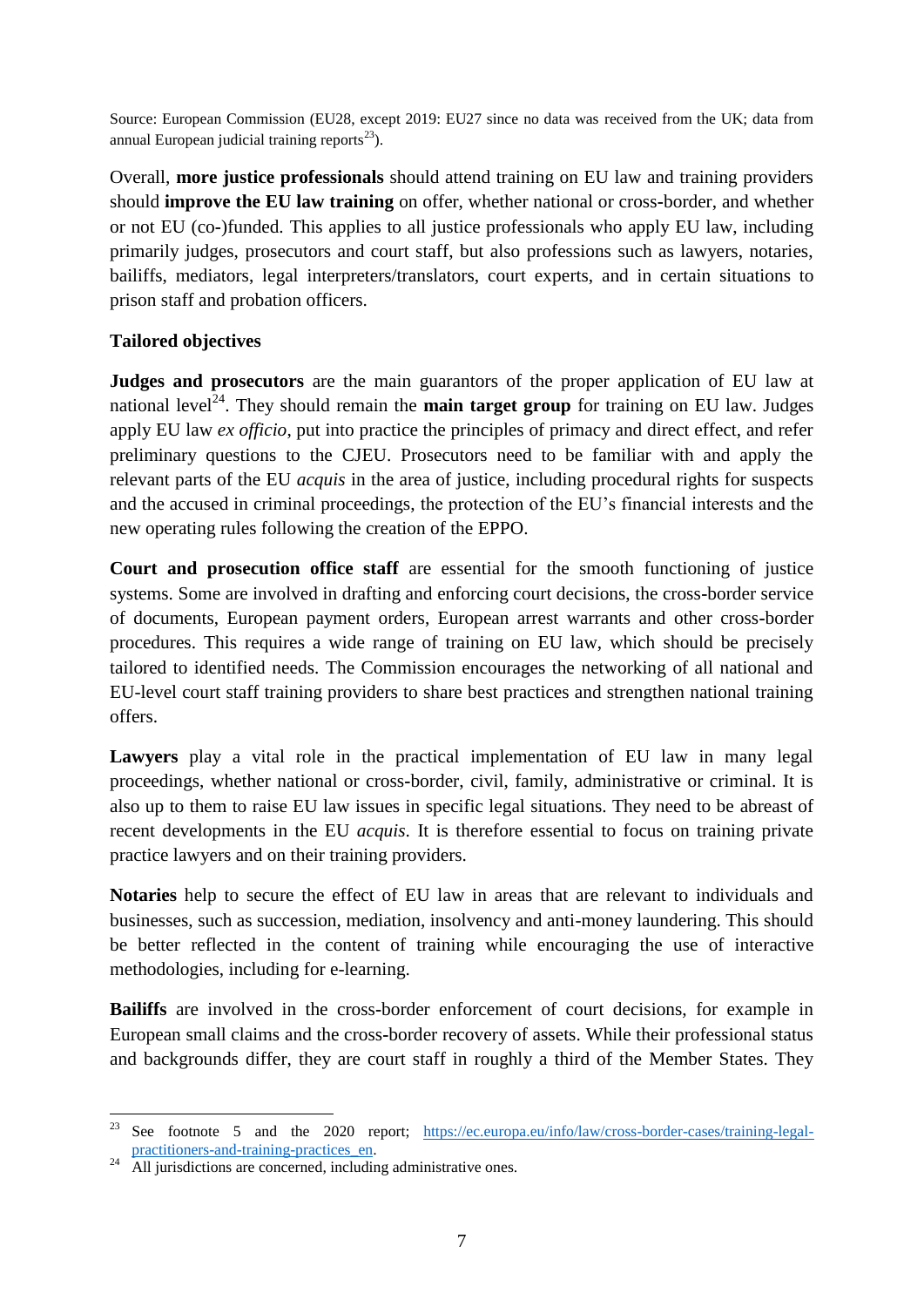need more training on relevant EU law to ensure that they apply it correctly in their daily tasks.

## **Improving other professions' EU law training**

At the interface between this strategy and the European law enforcement training scheme  $(LETS)^{25}$ , it has been useful to develop and promote common training materials and joint training sessions for prosecutors, judges and investigators. In this context, the fruitful cooperation between the EJTN and the European Union Agency for Law Enforcement Training (CEPOL) is welcome and could be developed further.

**Prison staff and probation officers** are a new target audience, as their training is crucial to upholding fundamental rights during detention (in particular in the context of European arrest warrants<sup>26</sup>) and consolidating their key role in preventing radicalisation in prisons and ensuring the success of rehabilitation programmes. They also need to be aware of the EU policies, in particular on prisoner transfers, probation, alternative sanctions, supervision, drug-related legislation and other issues in prisons<sup>27</sup>.

Finally, other justice professionals such as mediators<sup>28</sup>, court experts<sup>29</sup>, insolvency practitioners<sup>30</sup> and legal interpreters/translators<sup>31</sup> increasingly require knowledge of and competence in applying EU law. The quality of their contribution to judicial processes should be enhanced by relevant EU law training.

## *Action for all stakeholders:*

By 2024, continuous training on EU law should each year reach:

- 65% of judges and prosecutors:
- 15% of court and prosecution office staff who need EU law competence;
- 15% of lawyers<sup>32</sup>;
- 30% of notaries;

<sup>25</sup> <sup>25</sup> See Commission Communication (COM(2013) 172).<br><sup>26</sup> See indemnation f. 5, April 2016, *PBU* Arguesia gr

<sup>26</sup> See judgment of 5 April 2016, *PPU Aranyosi and Căldăraru*, C-404/15 and C-659/15, judgment of 25 July 2018, *PPU ML*, C-220/18 and judgment of 15 October 2019, *Dorobantu*, C-128/18.

<sup>27</sup> *2021-2025 EU agenda and action plan on drugs* (COM(2020) 606).

<sup>&</sup>lt;sup>28</sup> Directive 2008/52/EC of the European Parliament and of the Council of 21 May 2008 on certain aspects of mediation in civil and commercial matters (OJ L 136, 24.5.2008, p. 3).

<sup>29</sup> Council conclusions and action plan on *the way forward in view of the creation of an European forensic science area* (10128/16).

<sup>30</sup> Regulation (EU) 2015/848 of the European Parliament and of the Council of 20 May 2015 on insolvency proceedings (OJ L 141, 5.6.2015, p. 19) and Directive (EU) 2019/1023 of the European Parliament and of the Council of 20 June 2019 on preventive restructuring frameworks, on discharge of debt and disqualifications, and on measures to increase the efficiency of procedures concerning restructuring, insolvency and discharge of debt, and amending Directive (EU) 2017/1132 (Directive on restructuring and insolvency) (OJ L 172, 26.6.2019, p. 18).

<sup>&</sup>lt;sup>31</sup> Directive 2010/64/EU of the European Parliament and of the Council of 20 October 2010 on the right to interpretation and translation in criminal proceedings (OJ L 280, 26.10.2010, p. 1).

<sup>&</sup>lt;sup>32</sup> Data collection difficulties will be taken into account in the monitoring of lawyers' training.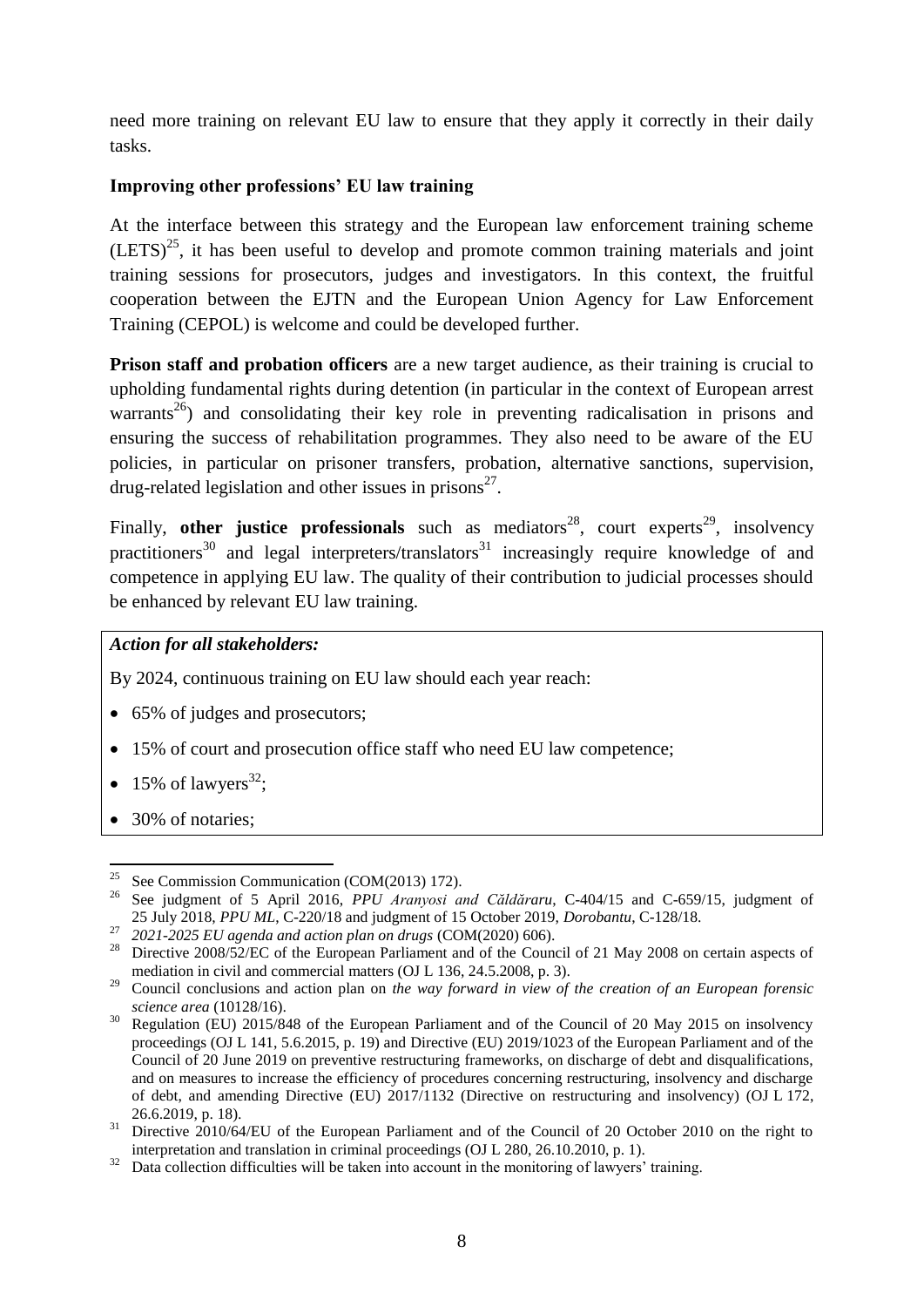• 20% of bailiffs.

# *Action for networks:*

- **EJTN** establish a network of all court staff training providers to exchange expertise and best practices<sup>33</sup>;
- **European Network of Penitentiary Training Academies (EPTA)** extend to all Member States<sup>34</sup>, map EU-law related training needs and formulate an adequate response;
- **Confederation of European Probation (CEP)** work further on training.

# **5. PROMOTING HIGH-QUALITY, EFFECTIVE TRAINING ACTIVITIES**

Providing judicial training is not an end in itself. It is also vital that training is of a high enough **quality** to achieve its objectives. Good methodology is essential, from design to implementation and evaluation. To respond flexibly to practitioners' daily challenges, training providers must constantly monitor **training needs** from the perspective of both national and European stakeholders.

Justice practitioners need exposure to **diverse forms of learning**: reflective, conceptual, experimental and concrete. Their training should include a blend of **face-to-face** residential activities, **e-learning** tools and **on**-**the**-**job** training. Face-to-face (including cross**-**border) training activities are essential to develop skills and attitudes, and build mutual trust by enabling free discussions in a climate of trust and respect. They should resume as soon as the sanitary situation allows it. EU-level training should also help pilot new approaches, such as **hybrid** formats (combining face-to-face and online) and face-to-face **cross**-**professional** training on specific topics of relevance.

**Varied**, **accessible** training tools and formats should be used, to adapt to learners' availability and diversity. Training should make better use of **new technologies**<sup>35</sup> to reach a wider audience and support the quality of training. This need is heightened by the ongoing pandemic and the shift from face-to-face activities to online training.

Top-quality **e-learning** and access to **e-resources** on EU law should become a reality for all professionals. They should complement and multiply the benefits of face-to-face activities with up-to-date material and stand-alone learning tools, so as to make the best possible use of e-justice.

National-level activities cannot have the same impact as **cross-border activities**. General and specialised cross**-**border exchanges of judges, prosecutors and court presidents remain a

 $33$ The Commission welcomes EJTN's decision to extend its target audience to court and prosecution office staff.

<sup>34</sup> Current EU members: Austria, Belgium, Bulgaria, Czechia, Germany, Estonia, Spain, Finland, France, Croatia, Ireland, Italy, Luxembourg, Latvia, Netherlands, Poland, Portugal, Romania, Slovenia and Sweden.

<sup>35</sup> e.g. virtual face-to-face training: interactive virtual classroom; virtual reality: virtual training environment accessed with digital devices; augmented reality: a real-world environment enhanced by computer-generated perceptual information; mixed reality: virtual elements added to the reality.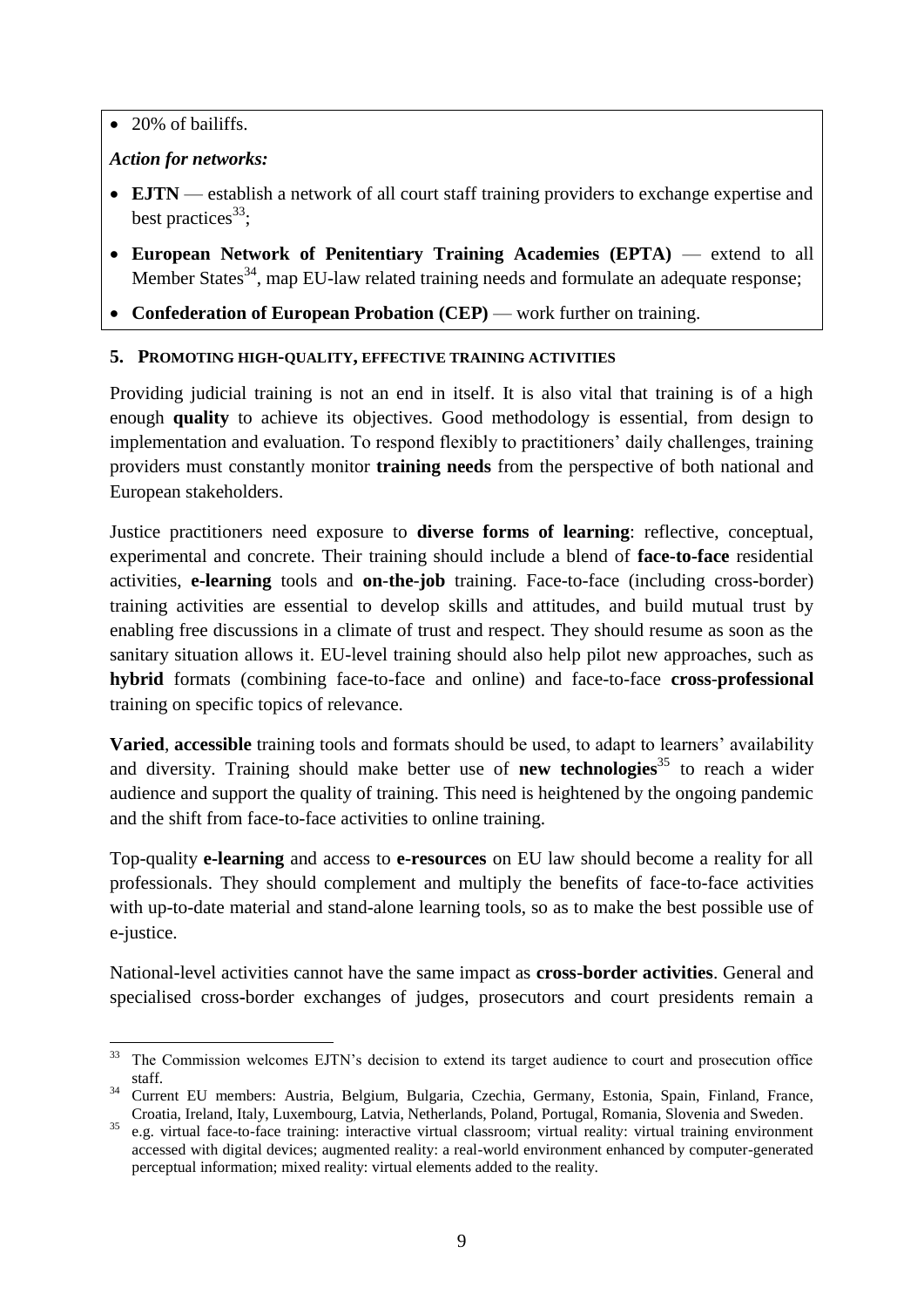priority. They strengthen the common European judicial culture, build trust and promote the uniform application of EU law. Exchanges should bring tangible added value for participants and multiplying effects in the professional environment.

All training should demonstrate that it has achieved its objectives. **Evaluation** should assess the acquisition of knowledge and skills, attitude changes and impacts on professional performance, in addition to trainees' satisfaction levels<sup>36</sup>.

## *Action for training providers:*

- Follow more closely the **recommendations** in the *Advice for training providers*<sup>37</sup> and the EJTN *Handbook on judicial training methodology in Europe*<sup>38</sup>;
- Organise **cross-border training activities** every year for at least 5% of all judges and prosecutors; encourage new participants to attend;
- Offer interactive, practical and accessible to all learners **e-learning** that is precisely tailored to training objectives;
- Explore further the potential of **modern techniques** such as virtual face-to-face training and extended reality solutions;
- Make more use of **'capsule'** (short, up-to-date, tightly focused) **e-training** to address justice professionals' immediate needs in the context of a concrete case;
- Ensure that **trainers are trained** in exploiting the full potential of e-learning methodologies;
- **Evaluate** every training activity on the basis of participants' satisfaction, increased competence and, where relevant, impact on their performance.

# *Actions for the Commission:*

- Where relevant, use a **common evaluation form** in EU-supported activities;
- Incorporate a **'European training platform'** in the European e-Justice portal<sup>39</sup> as a central hub of information on training activities for justice professionals and a single access point for self-study materials on EU law.

## **6. BOOSTING JUDICIAL TRAINING FOR YOUNG PRACTITIONERS**

New justice professionals should be given a **grounding in the EU legal system and legal**  culture in the course of their initial training<sup>40</sup>. This should help build their practical understanding of the role of EU law in national legal systems, the rule of law *acquis* and their role as European justice practitioners. In initial training (where it exists), sufficient time

<sup>36</sup> <sup>36</sup> See EJTN *Guidelines for the evaluation of judicial training practices*;<https://bit.ly/2UDmqtX>

<sup>&</sup>lt;sup>37</sup> <https://e-justice.europa.eu/fileDownload.do?id=9f252d82-8ef4-4f6e-b562-372f9fa50096><br><sup>38</sup> http://www.eith.eu/Mathodologies. Becourses/Training Mathods

 $\frac{38}{2}$  <http://www.ejtn.eu/Methodologies--Resources/Training-Methods>

[https://e-justice.europa.eu/content\\_european\\_training\\_platform-37158-en.do](https://e-justice.europa.eu/content_european_training_platform-37158-en.do)

<sup>&</sup>lt;sup>40</sup> Training for future or newly appointed practitioners.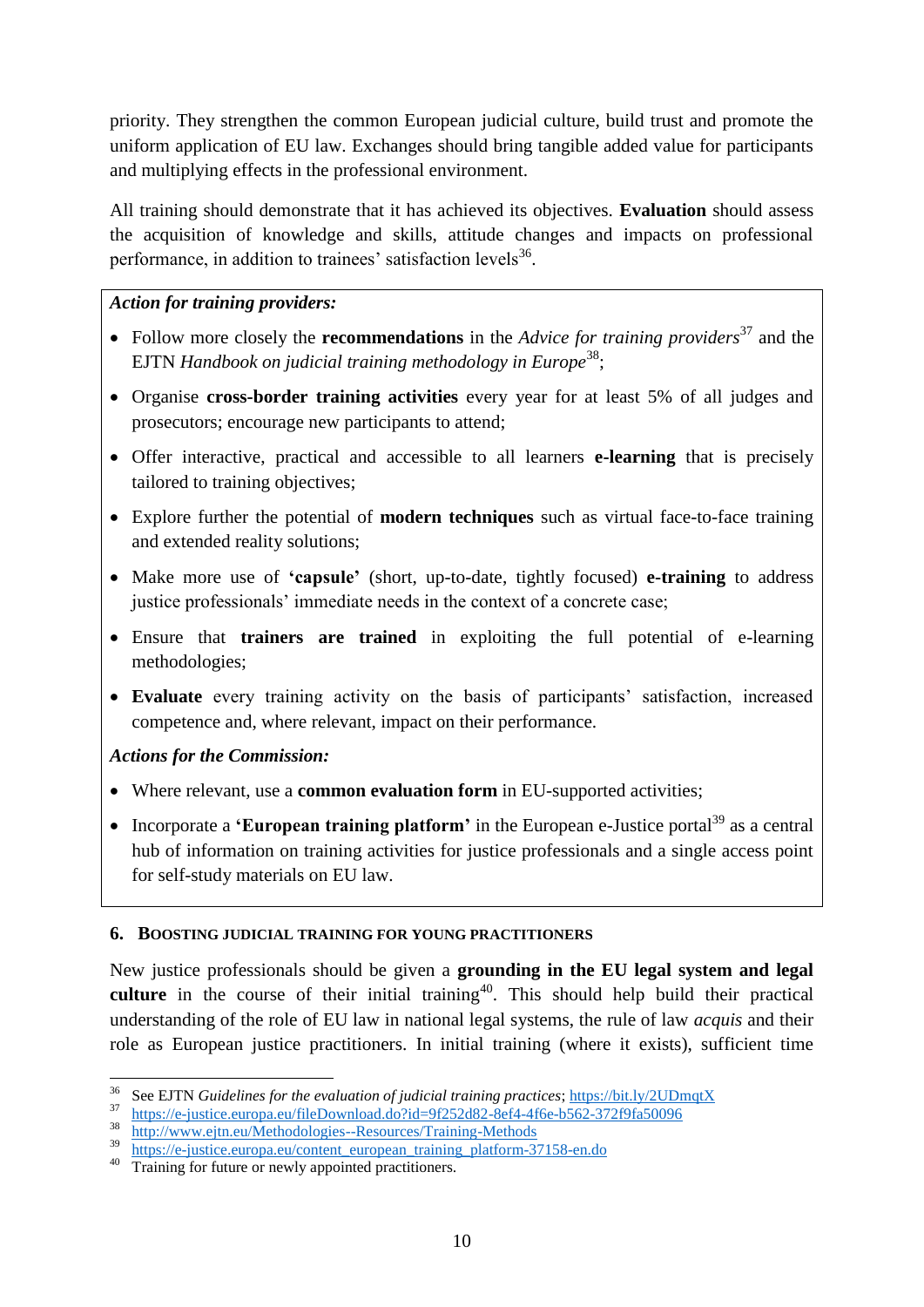should therefore be devoted to good-quality training in EU law, fundamental rights, the rule of law, 'judgecraft' and language skills. Training on the systemic elements of EU law<sup>41</sup> should be standard.

## *Action for training providers:*

- Ensure that every **initial training curriculum** includes modules on EU law, embedded in national law training and standalone where relevant;
- Include the **EU** *acquis* **on the rule of law and on the EU Charter of Fundamental Rights** and also '**judgecraft**' as standard components of the initial judicial training offer for new practitioners;
- Provide for every future or newly appointed judge and prosecutor to take part in a **cross**-**border exchange** in the course of their initial training;
- Make the EJTN's AIAKOS **exchanges for future and newly appointed judges and prosecutors**<sup>42</sup> a standard component of the initial training offer. National judicial training bodies should assist in their organisation;
- Make **legal language courses** a standard component of the initial training offer.

# **7. ENHANCING SHARED RESPONSIBILITY**

Responsibility for judicial training is shared between Member States, training providers, national and European justice professions' organisations, and the EU. **Greater commitment is required of all concerned.**

# **National stakeholders have the primary responsibility**

National training providers, justice ministries, councils for the judiciary and prosecution, and authorities of regulated professions are all key actors in ensuring that the training provision responds to **practitioners' needs**. Proper **resources** must be made available, in terms of budget, staff to organise the training and time for justice professionals to be able to attend. Setting compulsory quotas for training can ensure that it is seen as part of regular working arrangements. **Information** on national and EU-level training provision must be proactively disseminated and participation supported.

**Leaders and senior members of justice professions** should be involved in the creation of a genuine training culture. A change in attitude is needed to make justice and professional bodies **learning organisations**, in which training is seen as an investment and not a distraction from day-to-day work.

**<sup>.</sup>** General principles of EU law and legal remedies, the role of the CJEU, how judicial cooperation works, where to find relevant information and forms, etc.

<sup>&</sup>lt;sup>42</sup> The AIAKOS programme brings future or newly appointed judges from different Member States together in a judicial training institution or in courts/prosecution offices, to foster mutual understanding of different European judicial cultures and systems and raise their awareness of the European dimension of their (future) work.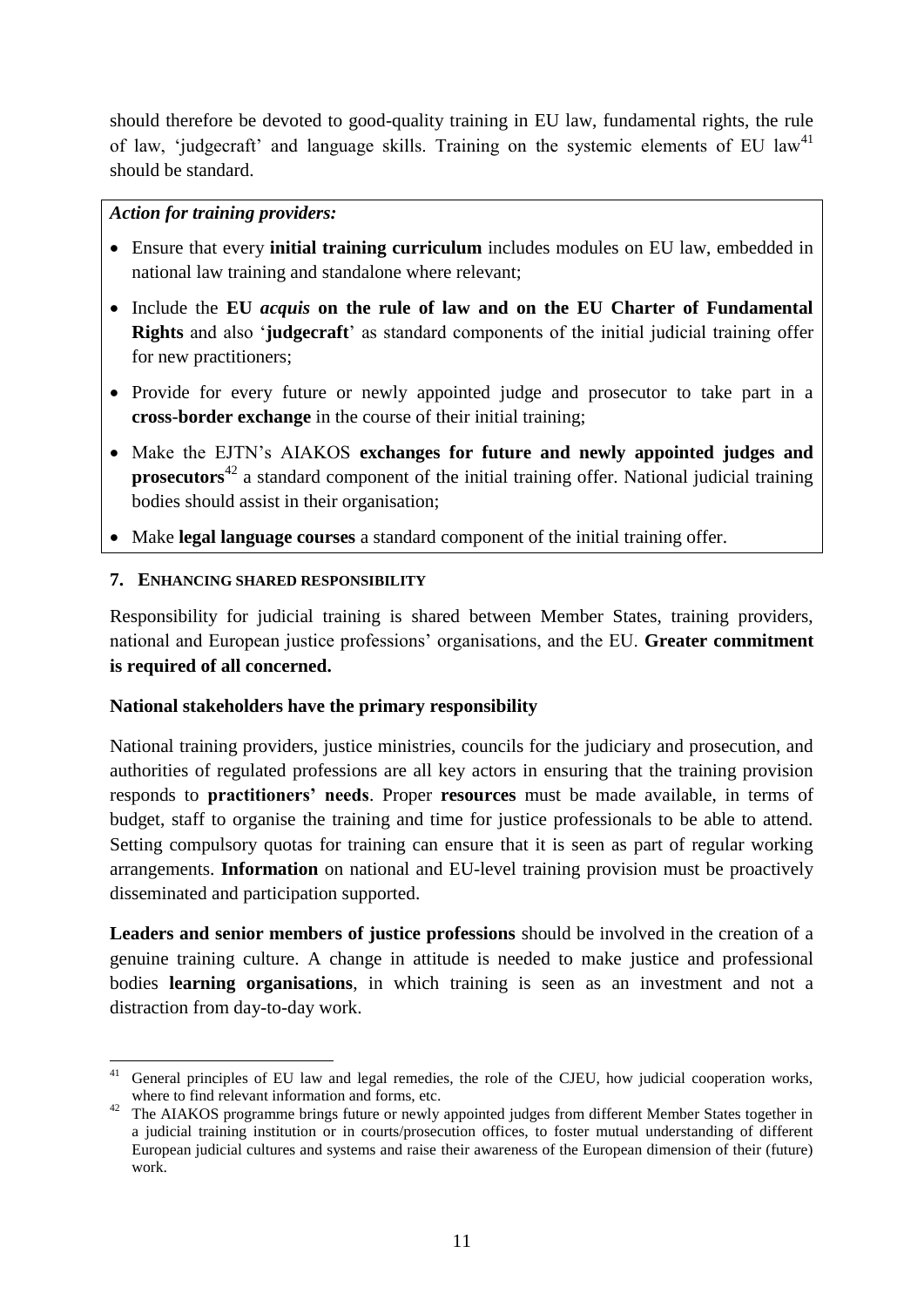## **Networks of EU law experts**

Justice practitioners do not have to master all details of EU law, but to comply with it when the need arises. They should be able to rely on a **peer** who can provide **expertise and assistance on EU law** in full judicial independence and belongs to a network created for this purpose at national level. This is the recognised added value of the national networks of EU law court coordinators.

### **The unique role of the European Judicial Training Network**

The EJTN is best placed to coordinate, through its members, national training activities on EU law and to develop cross-border training for judges and prosecutors, including exchanges $43$ . Its nine 'judicial training principles<sup> $44$ </sup> are becoming a global reference for good judicial training. It needs stable and proper funding.

#### **EU-level actors are essential multipliers**

The **Academy of European Law (ERA)** and the **European Institute of Public Administration (EIPA-Luxembourg)** help to consolidate knowledge on EU law. They should boost their training provision further, ensure the quality of their activities and promote the transferability of their outputs.

**Networks of justice professionals**, such as the **Council of Bars and Law Societies of Europe (CCBE)** for lawyers, **Notaries of Europe (CNUE)** for notaries and the **European Union of Judicial Officers (UEHJ)** for bailiffs, also play a key role in improving training on EU law. They are essential to the full implementation of this strategy, by ensuring that created materials are taken up and re-used among their members and promoting the national rollout of training activities. The exchange of experience between training providers from different Member States should enable them to reflect on gaps in their training provision, innovate and build on good practices with proven results.

**European networks of justice professionals** focusing on individual areas of EU law also play an important role as multipliers.

## **The Commission's support**

The Commission will support **high-quality training projects with a European dimension**, through the Justice programme and other relevant financing schemes<sup>45</sup>. It will support training for multipliers, including trainers, and foster cross**-**border consortia of training providers. It

<sup>43</sup> <sup>43</sup> Council conclusions, *Training of legal practitioners: an essential tool to consolidate the EU* acquis (2014/C 443/04).

<sup>44</sup> [http://www.ejtn.eu/PageFiles/15756/Judicial%20Training%20Principles\\_EN.pdf](http://www.ejtn.eu/PageFiles/15756/Judicial%20Training%20Principles_EN.pdf)

<sup>&</sup>lt;sup>45</sup> These include Commission proposals for Regulations of the European Parliament and of the Council establishing the European Social Fund Plus (ESF+) (COM(2018) 382), 'Erasmus': the Union programme for education, training, youth and sport (COM(2018) 367), the Rights and Values programme (2021 to 2027) (COM(2018) 383), a Programme for the Environment and Climate Action (LIFE) (COM(2018) 385), the EU Anti-Fraud Programme (COM(2018) 386) and the Instrument for Pre-accession Assistance (IPA III) (COM(2018) 465).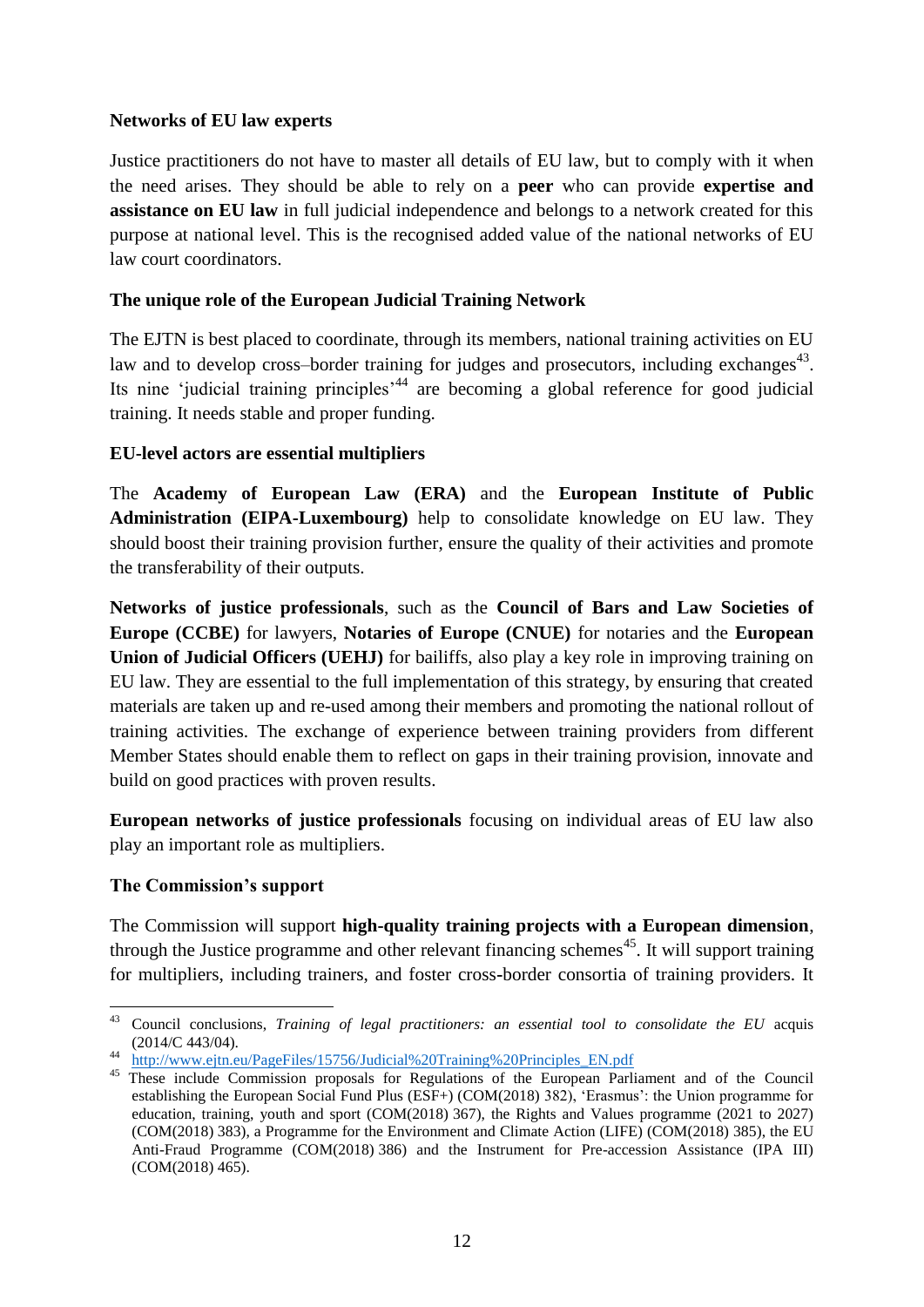will further promote the work of networks involved in the field, encourage their cooperation through conferences and boost the use of modern technologies and the European e-Justice portal.

The Commission will support **projects addressing EU priority areas**, testing new ideas and responding to specific *ad hoc* needs. It will pay close attention to the assessment of training needs and the sustainability of results. It will require providers benefiting from EU co-financing to do more to ensure the durability of training and other outputs. It will use all means under the Financial Regulation to simplify access to EU funding, including the application and grant management processes<sup>46</sup>.

## **Targeting justice professionals beyond the EU**

European judicial training focuses on EU justice professionals. However, over the years, cooperation has been extended to the **candidate countries and potential candidates** for EU membership and to other countries that had expressed an interest in familiarising themselves with the EU's judicial culture<sup>47</sup>, in order to improve the functioning of their justice systems. In particular, training on the rule of law *acquis* is needed in the candidate countries and potential candidate<sup>48</sup>, as they must prioritise work on promoting democracy, the rule of law and respect for fundamental rights to prepare for EU accession<sup>49</sup>.

The Commission particularly encourages the participation of justice professionals from the **Western Balkans** region in cross-border judicial training. EU support in the region is aimed at ensuring coherence and sustainability, and addressing challenges on the basis of a sound training needs assessment and a problem-oriented (rather than donor-driven) approach. The structural cooperation of Western Balkans judicial training providers should be further strengthened, both at regional level and with the EU. Where relevant, this should include consolidating the role of the EJTN, which is a hub of expertise and could support capacity-building and methodological improvements.

Further synergies could be sought with EU-funded judicial training initiatives in **other non-EU countries**, in particular in Africa and Latin America, as a contribution to strengthening democracy, human rights and the rule of  $law^{50}$ .

## **Sustainability**

The dissemination, implementation, re**-**use, updating and adaptation to the national context of **training modules, packages and publications** such as handbooks and guidelines, as

 $46\,$  $^{46}$  See footnote 4 (page 44).

<sup>47</sup> Joint Communication, *Review of the European neighbourhood policy* (JOIN(2015) 50 final); *Eastern partnership policy beyond 2020: Reinforcing resilience — an eastern partnership that delivers for all* (JOIN(2020) 7 final).

<sup>48</sup> Commission Communication, *Enhancing the accession process — a credible EU perspective for the Western Balkans* (COM(2020) 57 final).

<sup>&</sup>lt;sup>49</sup> Council conclusions on the enlargement and stabilisation and association process (7002/20).

<sup>50</sup> *Towards a comprehensive strategy with Africa* (JOIN(2020) 4 final); *Latin America and the Caribbean: joining forces for a common future* (JOIN(2019) 6 final).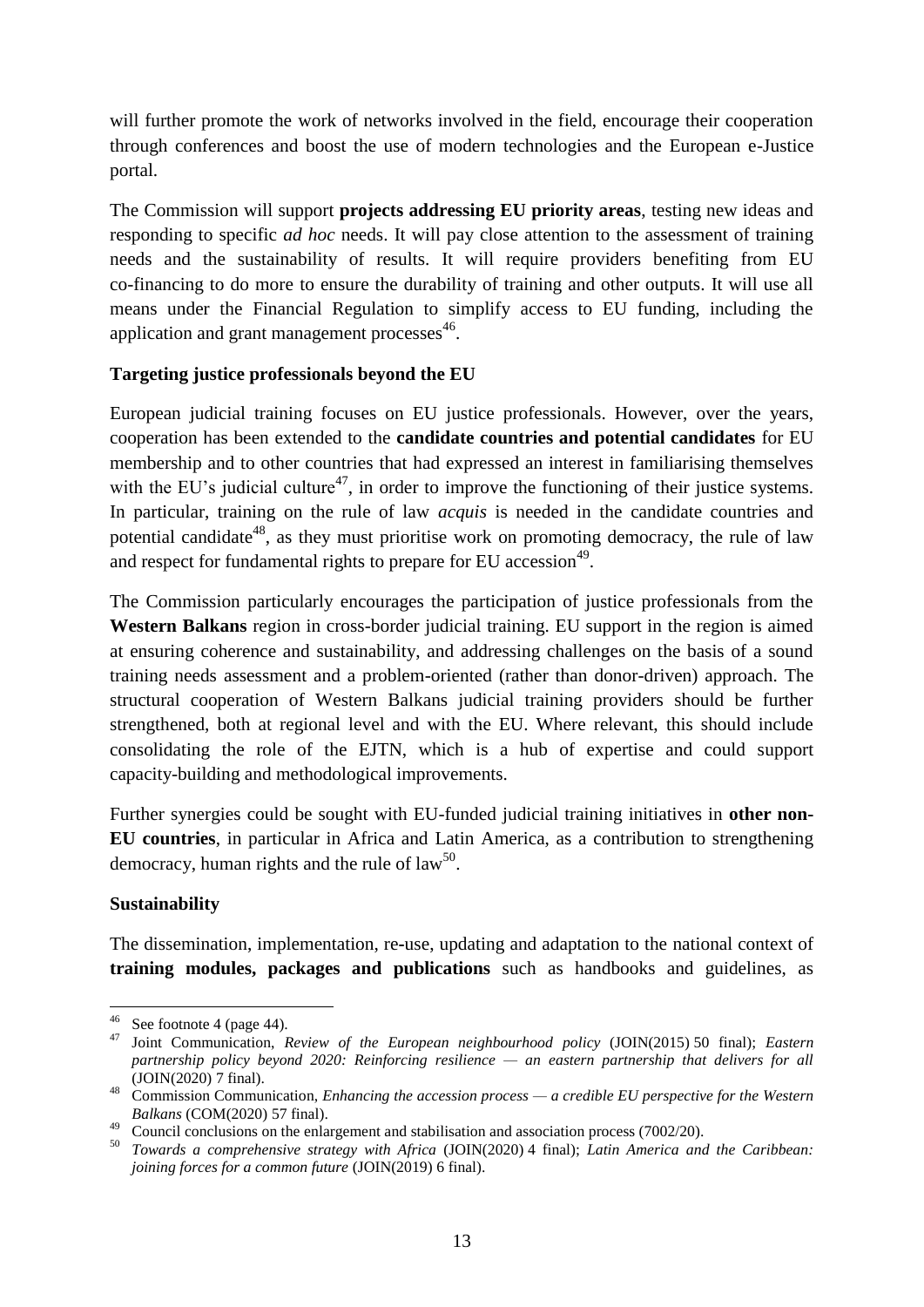produced with the support of EU funds<sup>51</sup> and shared by national and EU-level training providers, will be strongly encouraged, as well as the training targeting multipliers, such as trainers.

### **Monitoring**

The Commission will continue to **report** on progress on EU law training for justice professionals. It will reflect with stakeholders on how to improve data collection and analysis.

<sup>51</sup> <sup>51</sup> e.g. *Training guide on the rule of law for judges and prosecutors* [\(http://www.ejtn.eu/PageFiles/16144/2019-](http://www.ejtn.eu/PageFiles/16144/2019-056-Training%20guide-v5_FINAL.pdf) [056-Training%20guide-v5\\_FINAL.pdf\)](http://www.ejtn.eu/PageFiles/16144/2019-056-Training%20guide-v5_FINAL.pdf); *Rule of law in Europe – perspectives from practitioners and academics* [\(http://www.ejtn.eu/PageFiles/16144/2019-056-RoL%20Manual-170x240-WEB\\_FINAL.pdf\)](http://www.ejtn.eu/PageFiles/16144/2019-056-RoL%20Manual-170x240-WEB_FINAL.pdf), *EU environmental law training package* [\(https://ec.europa.eu/environment/legal/law/training\\_package.htm\)](https://ec.europa.eu/environment/legal/law/training_package.htm).